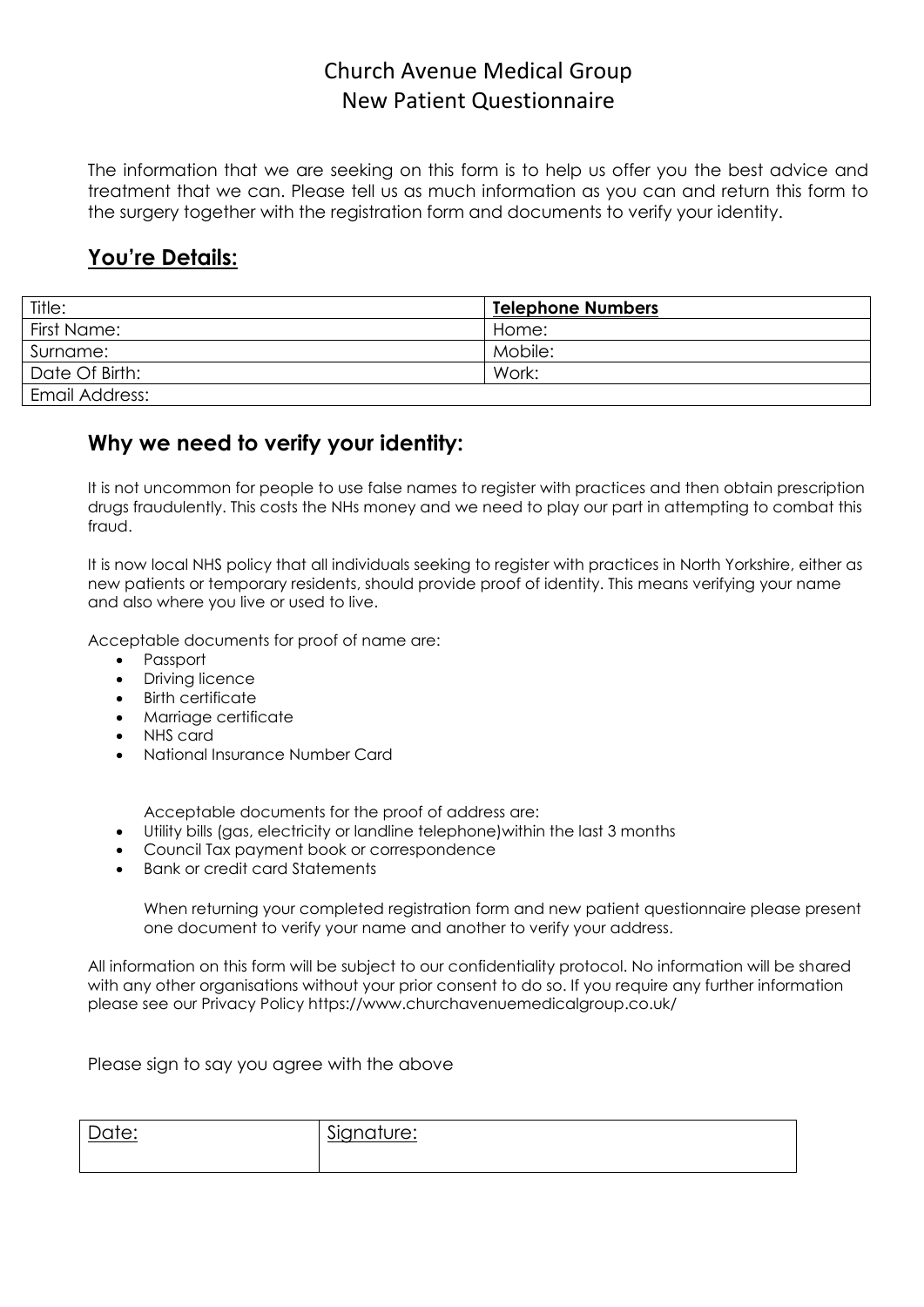| <b>About You:</b>     |                                |  |
|-----------------------|--------------------------------|--|
| Height:               | Weight:                        |  |
|                       |                                |  |
| <b>Smoking Status</b> |                                |  |
| Never Smoked Tobacco  |                                |  |
| Smoker                | How much do you smoke per day? |  |
| Ex-Smoker             | When did you stop smoking?     |  |

### **Next of Kin:**

| Name:         | Address:               |
|---------------|------------------------|
| Relationship: | <b>Contact Number:</b> |

### **Electronic Prescriptions:**

Name of Nominated Pharmacy: *(this is so we can send all of your prescriptions electronically, straight to a Pharmacy of your choosing, rather than you collecting the paper script from the surgery)*

Address of Nominated Pharmacy:

### **Alcohol Audit:**

| Questions                                                                                                        | <b>Scoring System</b> |                      |                        | Your Score            |                          |  |
|------------------------------------------------------------------------------------------------------------------|-----------------------|----------------------|------------------------|-----------------------|--------------------------|--|
|                                                                                                                  |                       |                      |                        |                       |                          |  |
| How often do you have a drink containing alcoh                                                                   | Never                 | Monthly or<br>less   | 2-4 times<br>Per month | 2-3 times<br>per week | 4+ times<br>per week     |  |
| How many units of alcohol do you drink on a typi<br>Day when you are drinking?                                   | $1 - 2$               | $3 - 4$              | 5-6                    | $7-9$                 | $10+$                    |  |
| How often have you had 6 or more units if female<br>or 8 or more male, on a single occasion in the<br>last year? | Never                 | Less than<br>monthly | Monthly                | Weekly                | Daily or<br>almost daily |  |



Scoring: A total of 5+ indicates increasing or higher risk drinking. An overall total score of 5 or above is AUDIT-C positive.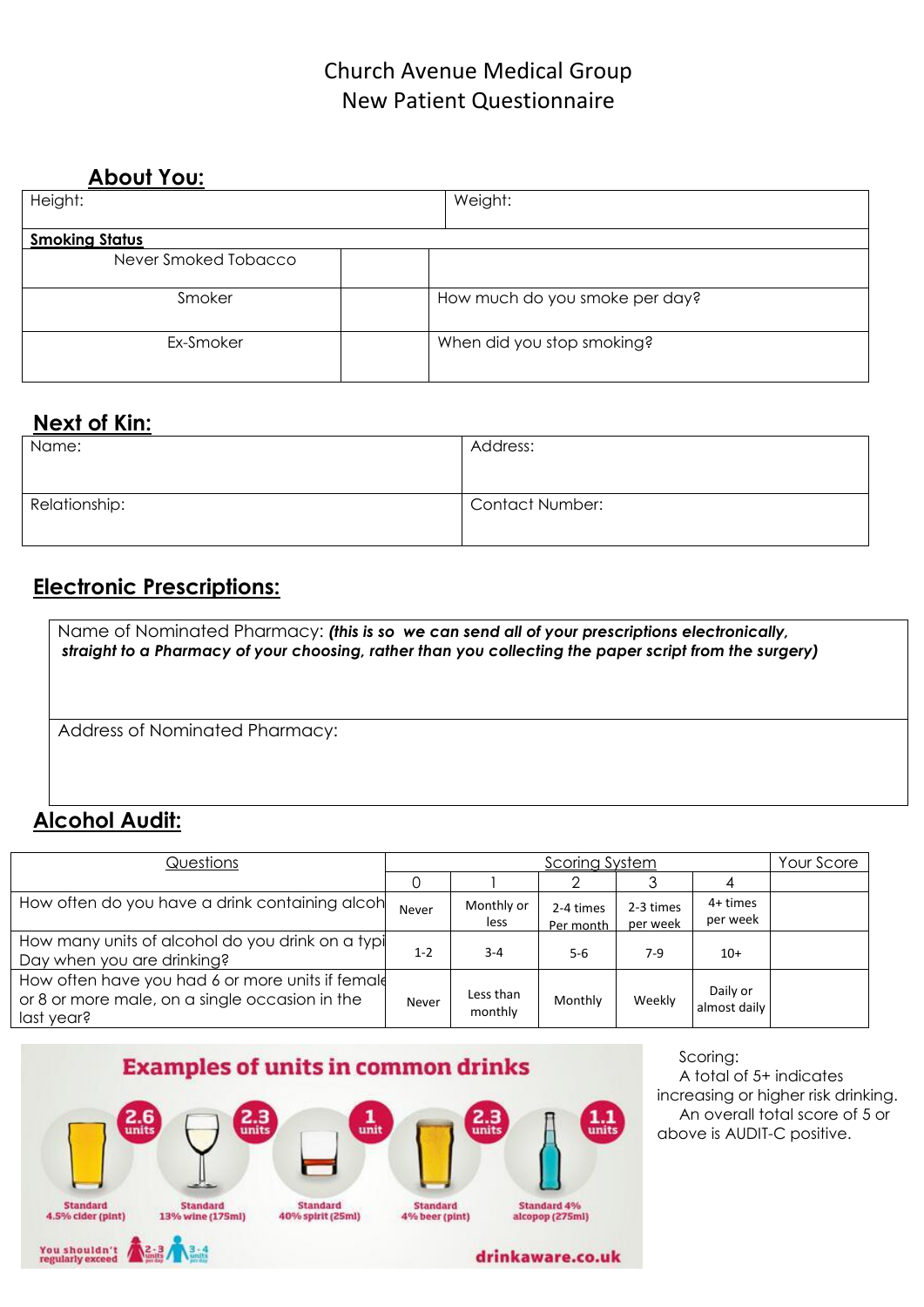### **Contacting You:**

| At times we may need to contact you at home. Do you consent to us leaving<br>messages on your answer phone machine asking you to call us back?                                                                                | Yes | Nο  |
|-------------------------------------------------------------------------------------------------------------------------------------------------------------------------------------------------------------------------------|-----|-----|
| If another member of your household answers when we're trying to contact you do<br>you consent to us telling them it's the surgery calling? And if you're not in do you<br>consent to us asking them for you to call us back? | Yes | No. |
| Do you consent to us sending you SMS text messages relating to your care e.g. to<br>remind you about appointments and when you need to contact us.                                                                            | Yes | Nο  |
| Do you consent to us sending correspondence to you via your e-mail?                                                                                                                                                           | Yes | Nο  |
| If answered yes to any of the following please Sign:                                                                                                                                                                          |     |     |

#### **PRACTICE USE ONLY**

| ID seen and verified :             |                                                                                          |  |
|------------------------------------|------------------------------------------------------------------------------------------|--|
| Passport – no proof of residence   | Other photographic ID and<br>proof of residence                                          |  |
| Passport and proof of residence    | Vouched for by member of staff                                                           |  |
| Photo-card drivers licence         | Patient agreed to all statements<br>on form (if requesting access to<br>medical records) |  |
| Staff Member Completing this Form: | Date:                                                                                    |  |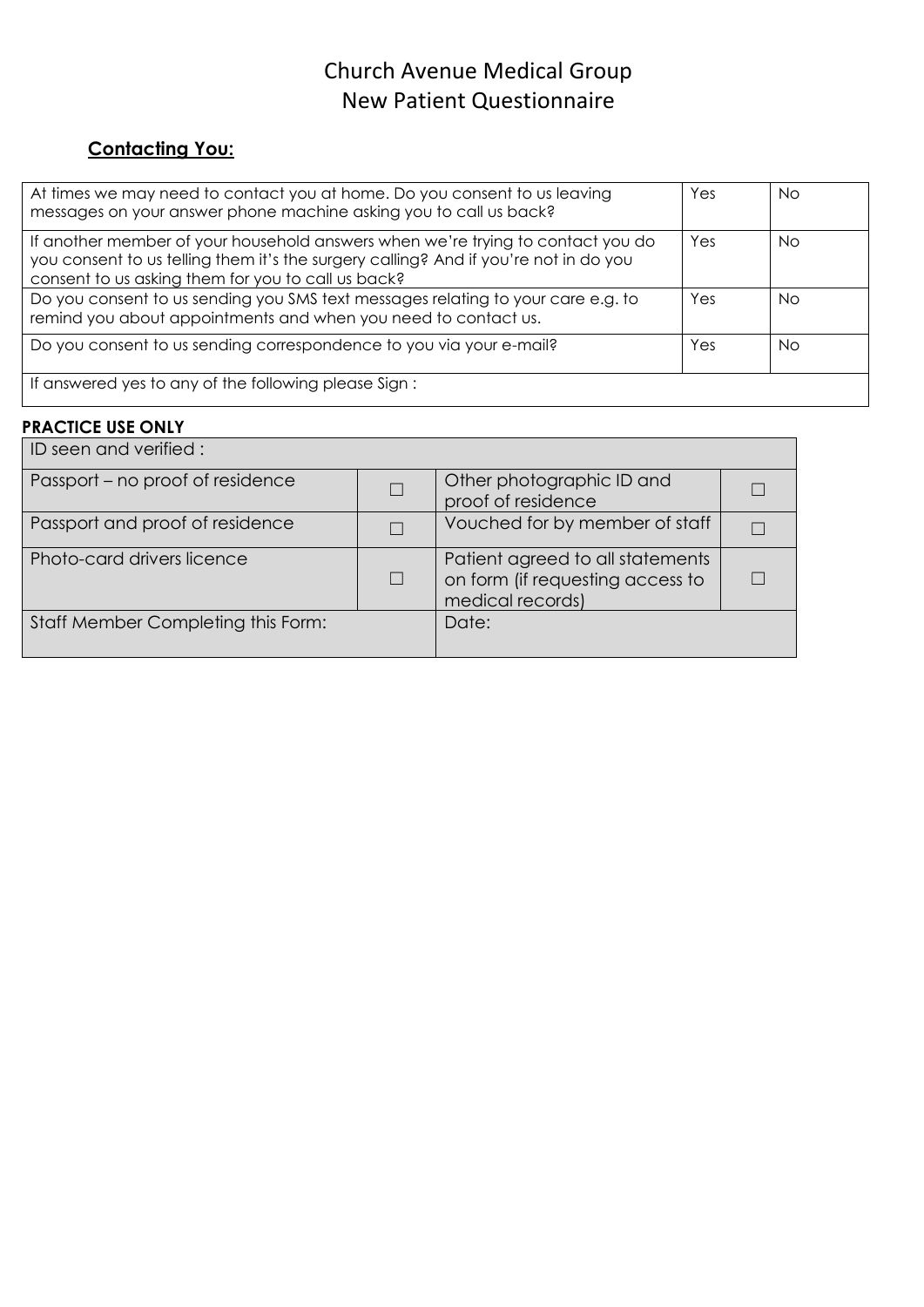## **SUMMARY CARE RECORD**

The NHS has introduced the new Summary Care Record (SCR). The SCR will contain details of your medication and any allergies or adverse reactions you may have. There is also the potential for Additional information to be added at some point in the future but this will require your specific agreement.

The SCR will be uploaded from the practice's electronic records system and held securely on an NHS Database. It will be particularly useful to staff in hospital emergency departments and those providing out of

hours GP cover but access will be limited to people with appropriate permissions and those people should

seek your authority each time they wish to access an SCR unless you are medically unable to give it. If you are content for your data to be uploaded and held centrally by the NHS you need do nothing but if you

do not want this to happen you must opt out. This means that you must complete the opt out form overleaf

And it and return it to your GP surgery as soon as possible. Your record will then be annotated to indicate

That you do not give consent for your details to be uploaded.

If you are the parent or guardian of children under the age of 16 years you will either have to let them make

the decision themselves or decide on their behalf whether to permit the creation of an SCR or to opt out. If

the decision is to opt out then an opt out form will have to be submitted for each child concerned. If you require further information on the subject please do not contact the surgery. Instead you may:

• visit the NHS Care Records Service website at PCSE.enquiries@nhs.net or

• Telephone the NHS Care Records Service information line on 03330142884

**Yes I would like summary care record**- you do not need to do anything and a summary care record will be created for you

**Undecided**- enclosed is an opt- out form. Please complete the form and hand it to a member of the GP practice staff within 12 weeks of registering. If you do nothing, after this time, we will assume you are happy with these changes and create a summary care record for you



**No I do not want a care summary record**- attached is an opt- out form, please complete this and had it to a member of the practice